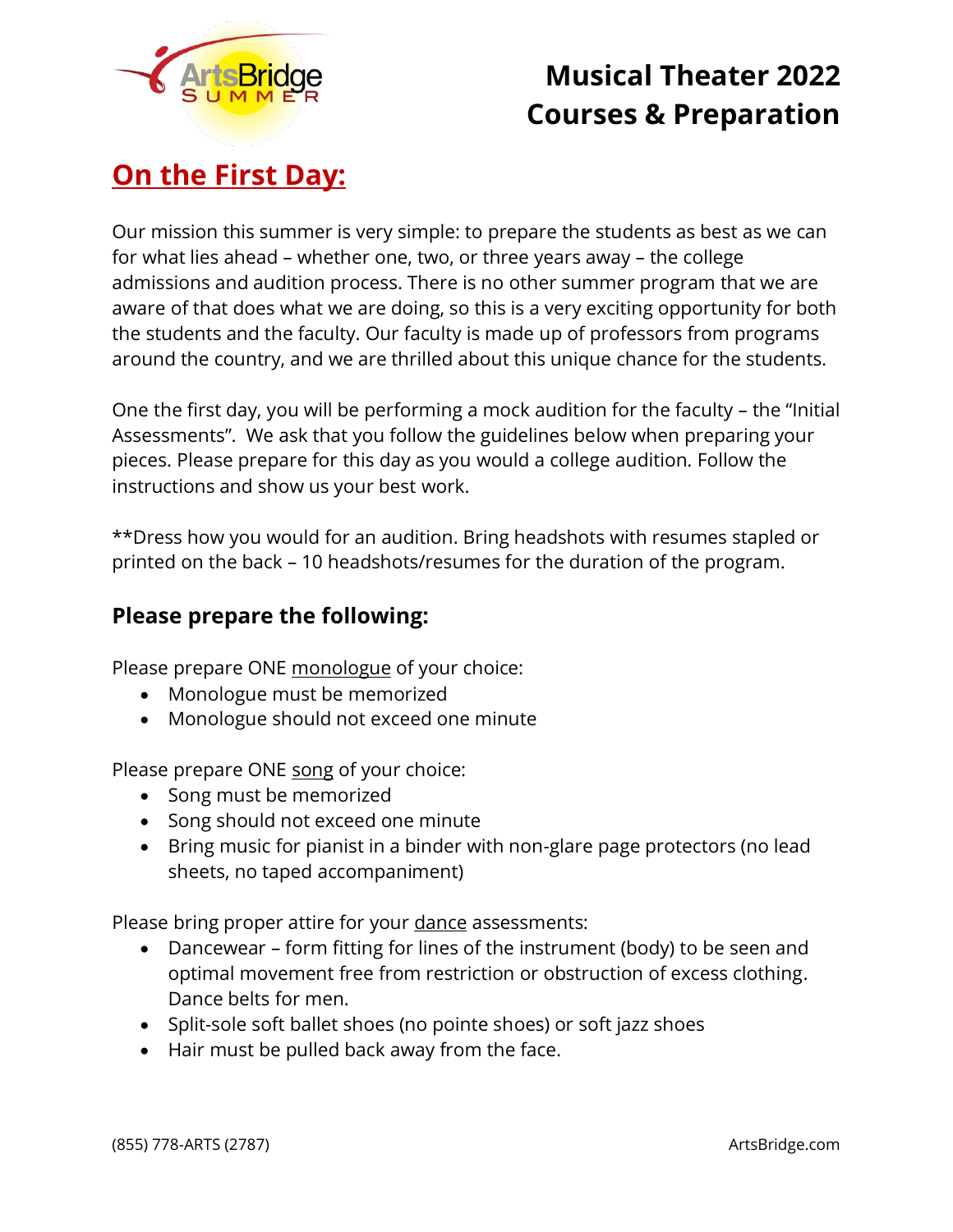

# **For Your Classes:**

## **Vocalizing/Personalizing Lyrics/Song Repertoire (Gary Kline)**

Our Class will include Vocalizing Scales and Arpeggios, practicing specific warm-up "patterns" for the Voice. Singing and acting, usually studied separately, will then be combined by utilizing and maintaining the application of vocal techniques into truthful storytelling. Specifically, we will use the "Interrogation", and "Story Into Song" exercises for a deeper dive into the event found in the Song. A primary goal will be to release your individual humanity into your repertoire by personalizing the events contained in the song lyric with passion and clarity. Additionally, choice of repertoire with cuts specifically suited toward college auditions will also be explored.

### PREPARATION/MATERIALS:

Students should have their music book with the repertoire that they currently sing and at least one new song they would like to explore in class.

### **Acting the Song (John Simpkins)**

This class will explore techniques and tools for acting a song. Rooted in the choices an actor makes about dramatic circumstance, we will explore the most powerful way your circumstance can work for you in the audition process. Included in this process will be a strengthening of the way an actor can bring a personal circumstance into each song to distinguish you as the most unique and specific artist possible. We will work on all styles of music (including pop/rock and other non-MT songs) and discuss the differences between them as they relate to the circumstance process and the audition room. Audition room etiquette will also be covered.

### PREPARATION/MATERIALS:

Please prepare two contrasting songs that you would be excited to work on. Have your audition book as well so we have a variety of material you already know – we will work on short songs and various cut lengths appropriate to the audition room. We will also work on any newly assigned material from the ArtsBridge faculty.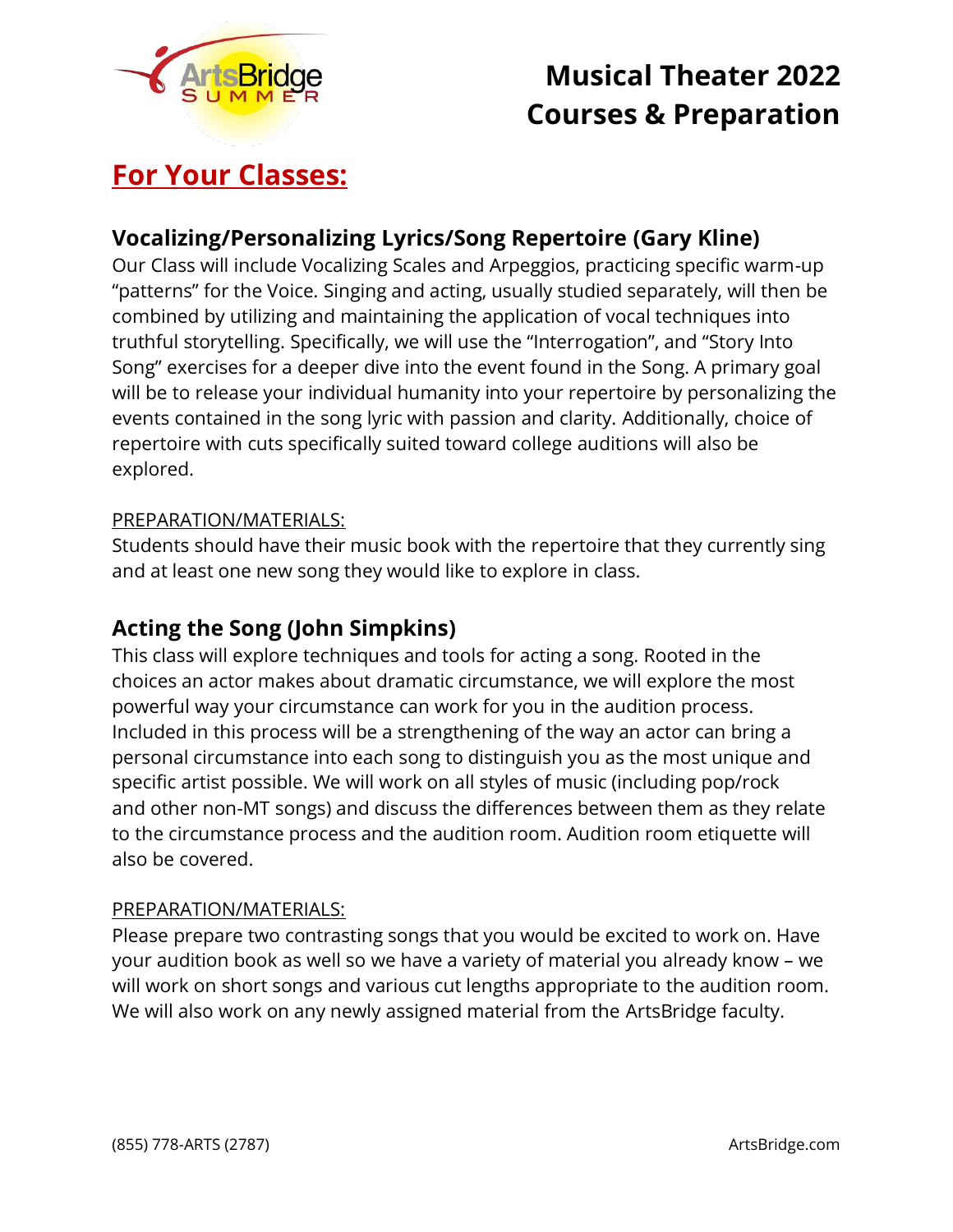

## **Acting: Storytelling and Technique (Geoff Packard)**

This class explores some basic Acting tools which encourage a playful, in-themoment believability in the audition room, rehearsal hall, or performance venue.

We will employ a series of exercises (using previously-prepared monologues) meant to enhance the actors focus, sensory capacity, and imagination in the hopes of finding a consistent freedom to behave believably under imaginary circumstances.

Objectives and Goals:

- To develop a practice for enhancing focus and imagination within performance.
- To learn the value of analysis, memorization, and repetition as precursors to performance.
- To create repeatable, believable, in-the-moment performances.

#### PREPARATION/MATERIALS:

A notebook or a document on your computer/phone to take notes. A prepared/memorized monologue (contemporary, 1 minute) of your choosing.

### **Vocal Technique (Melissa Foster)**

Walking into your audition feeling great about your songs is essential to a successful audition. In order to do that, you'll have to feel rock solid about your vocal technique.

Through group work and individual coaching, we'll work on your audition repertoire- focusing on breathing, support, a free clear tone, diction, word stress, resonance, registration, and those darn high notes. Our goal will be to increase your confidence and help you progress towards the solidification of your unique vocal sound.

Course Objectives:

- Learn how to approach practicing in an efficient, systematic, and effective manner
- Work to improve your understanding of vocal technique proper breathing; consistent support; free, clear tone; accurate diction and free articulation; musical interpretation - and its application in a live performance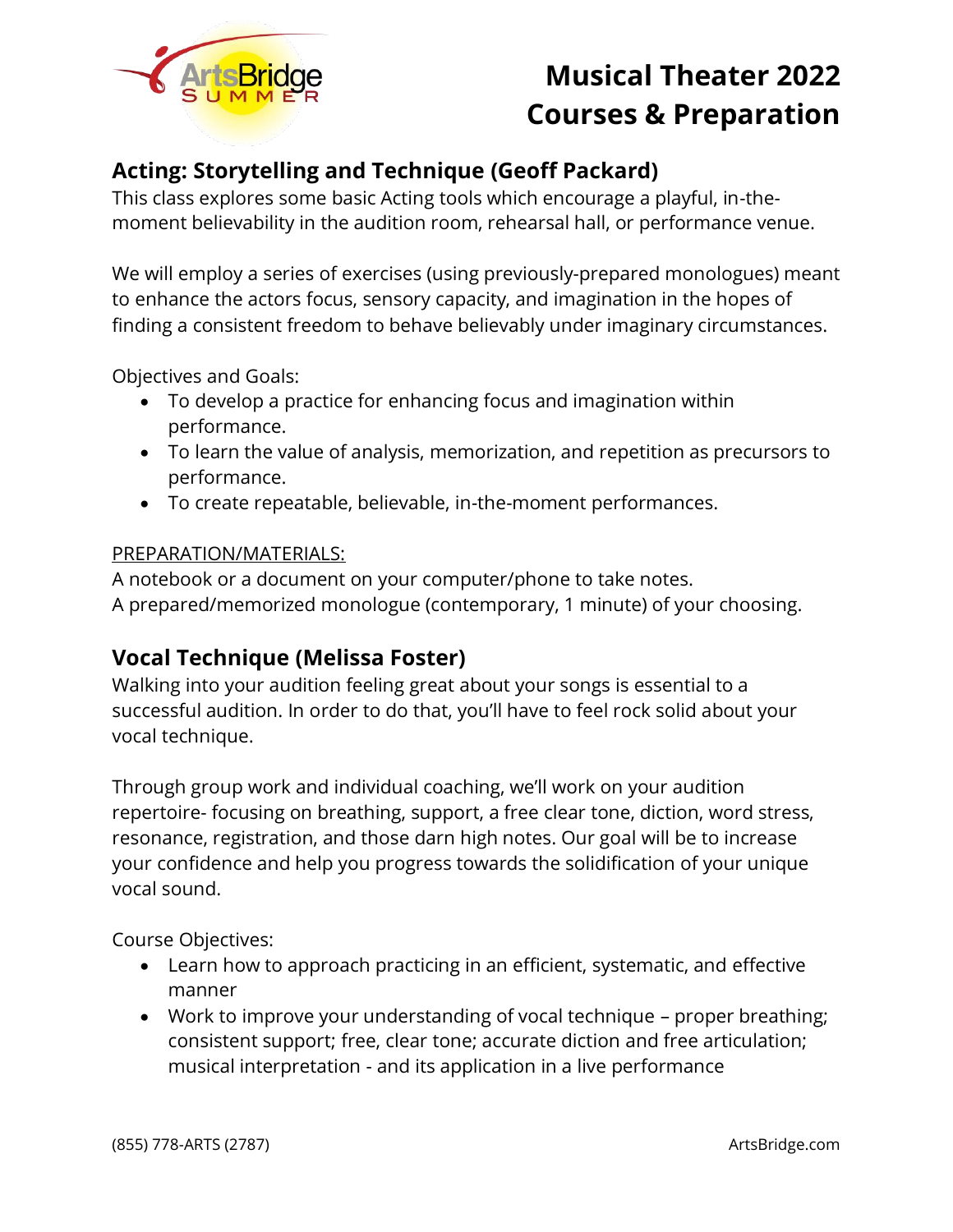

- Learning some new skills to create a healthy, sustainable, flexible, confident, and authentic instrument that you serve, and that serves you
- To understand how the voice functions, and to lay the groundwork of a musical independence (autonomy, knowledge, practice regimen, musicianship proficiency)

### PREPARATION/MATERIALS:

Please bring 2 song cuts that you might want to use for college auditions.

## **Audition Techniques (Julie Boyd)**

The audition is an opportunity to share your work and uncover your artistic sensibilities of who you are and the artist you are growing. It is an opportunity to "live truthfully in imaginary circumstance". Your preparation, ability to be present, choice of material, play, openness to adjustments, are all opportunities we will explore. We will consider the scaffolding that you can put in place that allows you to do your best work as often as possible.

### PREPARATION/MATERIALS:

Students should have two contemporary monologues memorized that they can use (material that they would use in an audition). Students should also bring three monologues they are interested in working on - around 1:30 in length (these do NOT need to be memorized). Please have hard copies of all your monologues as well.

### **Ace Your Audition – Video and Live (Vicky Bussert)**

This class will examine every facet of audition technique whether you're taping your prescreen or auditioning live in the room. We will examine the skills you already have, from your professionalism, your ability to pick repertoire which best represents you, your song preparation and how you present the material. We will expand and enhance those skills to help you approach every audition with skill, technique, control, and confidence.

### PREPARATION/MATERIALS

Students should plan to sing the pieces they are working on in their other classes; it would be helpful to have their audition book available for additional exploration.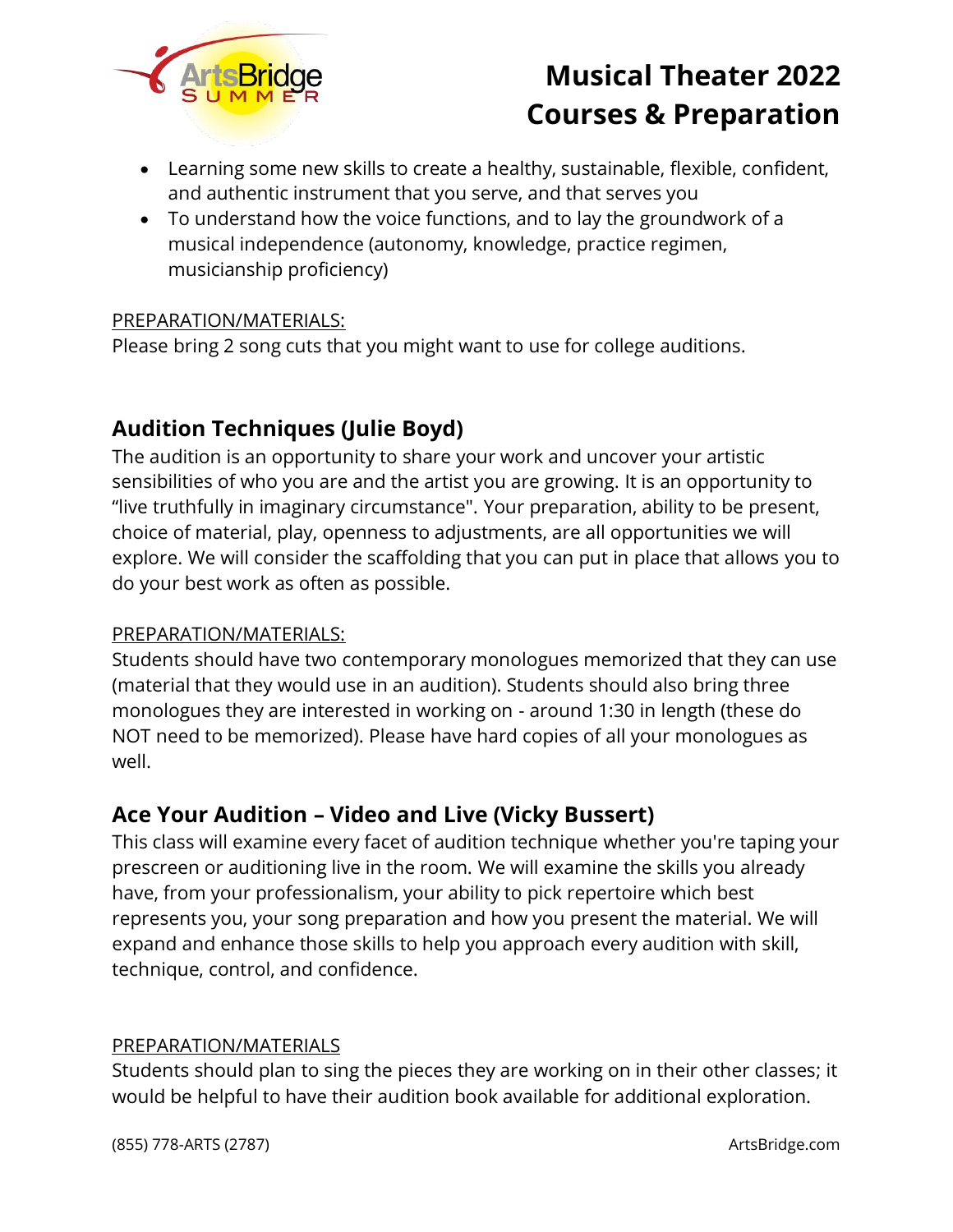

## **Prep your Rep: Private Coaching (David Pepin)**

The one thing you have total control over in your college auditions is the command and preparation of your repertoire. The coaching will be used to enhance your current rep and to learn the new material you receive from the other MT faculty. In addition to a complete mastery of notes, rhythm and lyrics, we will also focus on marking cuts, creating a perfect "book" and communicating with the pianist. It will culminate in bringing those rudiments to life in perfectly crafted, beautifully phrased and truthfully acted audition cuts. Each student will have two coachings during the two-week intensive.

### PREPARATION/MATERIALS:

No specific preparation required.

## **Musical Theater Dance (Kiesha Lalama)**

Class is designed to further develop technical skills and artistic expression through dance.

Strengthening exercises will enhance your understanding of process and placement for technical development. Artistic exploration will uncover your creative expression for performance development. Dancers will be exposed to plethora of style studies to advance your understanding of the art of movement including ballet, jazz, modern, contemporary, and theater dance.

### **WHAT YOU NEED**

- Dancewear form fitting for lines of the instrument (body) to be seen and optimal movement free from restriction or obstruction of excess clothing. Dance belts for men.
- Hair should be secured up and away from the face
- Bring all current dance shoes including jazz shoes, sneakers, heels, character shoes (please do not purchase anything new)
- Journal and writing tool for documentation
- Open mind
- Open heart

### **WHAT TO EXPECT**

- To embrace a welcoming, respectful, inclusive, safe, learning environment
- To allow space for creative energies to ebb and flow